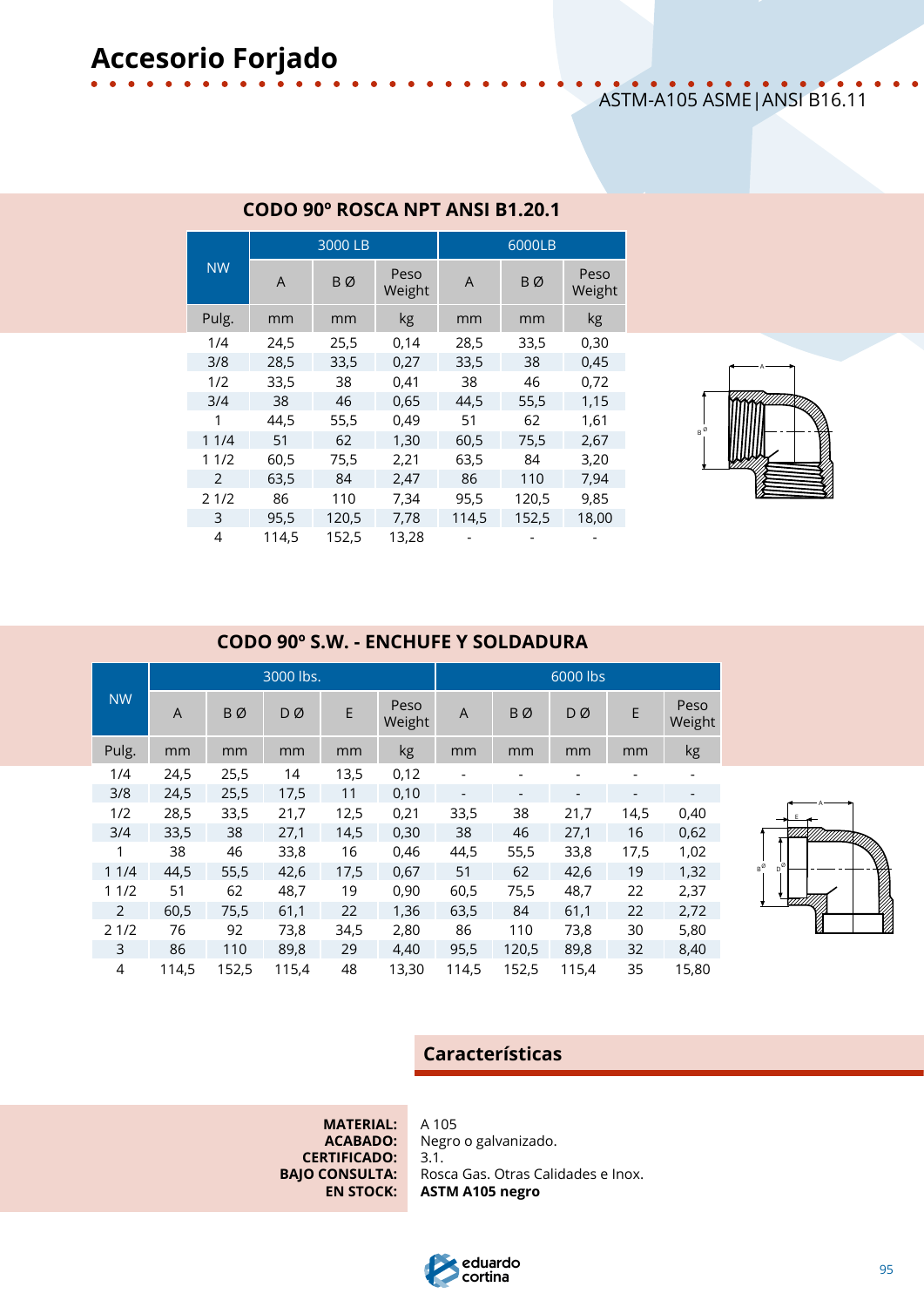## ASTM-A105 ASME|ANSI B16.11

|           |       | 3000 LB |                | 6000LB |      |                |  |  |
|-----------|-------|---------|----------------|--------|------|----------------|--|--|
| <b>NW</b> | BØ    | C       | Peso<br>Weight | BØ     | C    | Peso<br>Weight |  |  |
| Pulg.     | mm    | mm      | kg             | mm     | mm   | kg             |  |  |
| 1/4       | 25,5  | 19      | 0,11           | 38     | 25,5 | 0,40           |  |  |
| 3/8       | 38    | 25,5    | 0,36           | 38     | 25,5 | 0,38           |  |  |
| 1/2       | 38    | 25,5    | 0,34           | 46     | 28,5 | 0,61           |  |  |
| 3/4       | 46    | 28,5    | 0,53           | 55,5   | 33,5 | 1,02           |  |  |
| 1         | 55,5  | 33,5    | 0,92           | 62     | 35   | 1,17           |  |  |
| 11/4      | 62    | 35      | 0,96           | 75,5   | 43   | 2,07           |  |  |
| 11/2      | 75,5  | 43      | 1,93           | 84     | 43,5 | 2,61           |  |  |
| 2         | 84    | 43,5    | 1,93           | 101,5  | 52,5 | 4,37           |  |  |
| 21/2      | 101,5 | 52,5    | 3,46           | 120,5  | 63,5 | 7,00           |  |  |
| 3         | 120,5 | 63,5    | 5,45           | 152,5  | 79,5 | 14,16          |  |  |
| 4         | 152,5 | 79,5    | 9,50           |        |      |                |  |  |

### **CODO 45º ROSCA NPT ANSI B1.20.1**



### **CODO 45º S.W. - ENCHUFE Y SOLDADURA**

|                |       |      | 3000 lbs. |      |                | 6000 lbs                 |      |       |                          |                          |  |
|----------------|-------|------|-----------|------|----------------|--------------------------|------|-------|--------------------------|--------------------------|--|
| <b>NW</b>      | BØ    | C    | DØ        | G    | Peso<br>Weight | BØ                       | C    | DØ    | G                        | Peso<br>Weight           |  |
| Pulg.          | mm    | mm   | mm        | mm   | kg             | mm                       | mm   | mm    | mm                       | kg                       |  |
| 1/4            | 25,5  | 19   | 14        | 9,5  | 0,95           |                          |      |       |                          | $\overline{\phantom{a}}$ |  |
| 3/8            | 25,5  | 19   | 17,5      | 11   | 0,9            | $\overline{\phantom{a}}$ |      |       | $\overline{\phantom{a}}$ |                          |  |
| 1/2            | 38    | 25,5 | 21,7      | 11   | 0,26           | 38                       | 25,5 | 21,7  | 12,5                     | 0,31                     |  |
| 3/4            | 38    | 25,5 | 27,1      | 12,5 | 0,25           | 46                       | 28,5 | 27,1  | 14,5                     | 0,52                     |  |
| 1              | 46    | 28,5 | 33,8      | 14,5 | 0,38           | 55,5                     | 33,5 | 33,8  | 16                       | 0,92                     |  |
| 11/4           | 55,5  | 33,5 | 42,6      | 16   | 0,60           | 62                       | 35   | 42,6  | 14,5                     | 1,02                     |  |
| 11/2           | 62    | 35   | 48,7      | 16   | 0,70           | 75,5                     | 43   | 48,7  | 17,5                     | 1,91                     |  |
| $\overline{2}$ | 75,5  | 43   | 61,1      | 17,5 | 1,13           | 84                       | 43,5 | 61,1  | 15                       | 2,28                     |  |
| 21/2           | 101,5 | 52,5 | 73,8      | 24   | 3,36           | 101,5                    | 52,5 | 73,8  | 20,5                     | 4,04                     |  |
| 3              | 118   | 63,5 | 89,8      | 32   | 4,70           | 118                      | 63,5 | 89,8  | 28,5                     | 5,80                     |  |
| 4              | 146   | 79,5 | 115,4     | 38   | 9,00           | 146                      | 79,5 | 115,4 | 38                       | 10,65                    |  |



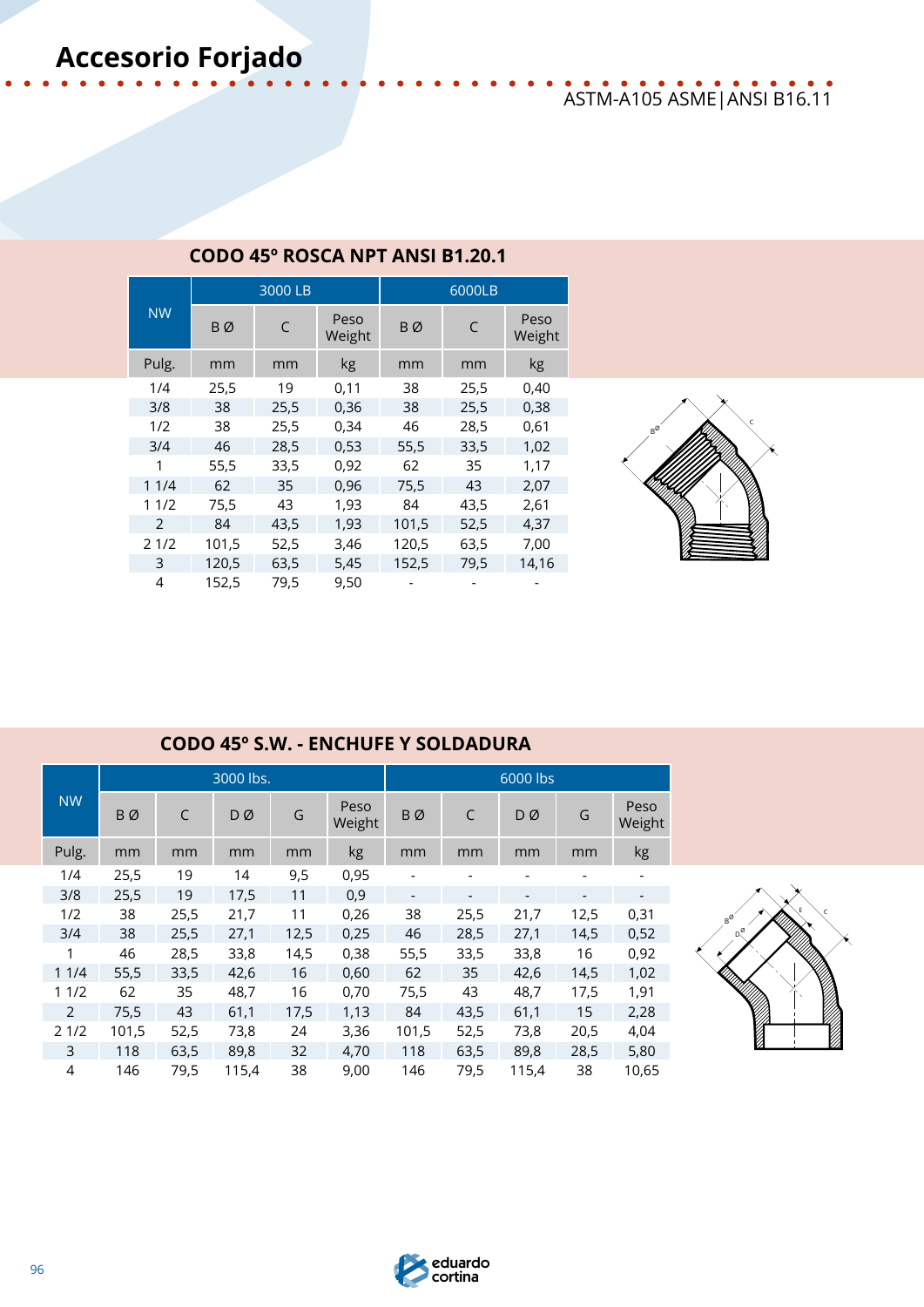## ASTM-A105 ASME|ANSI B16.11

|           |       | 3000 LB |                | 6000LB |       |                |  |  |
|-----------|-------|---------|----------------|--------|-------|----------------|--|--|
| <b>NW</b> | A     | BØ      | Peso<br>Weight | A      | BØ    | Peso<br>Weight |  |  |
| Pulg.     | mm    | mm      | kg             | mm     | mm    | kg             |  |  |
| 1/4       | 24,5  | 25,5    | 0,19           | 28,5   | 33,5  | 0,41           |  |  |
| 3/8       | 28,5  | 33,5    | 0,38           | 33,5   | 38    | 0,62           |  |  |
| 1/2       | 33,5  | 38      | 0,56           | 38     | 46    | 0,98           |  |  |
| 3/4       | 38    | 46      | 0,84           | 44.5   | 55,5  | 1,64           |  |  |
| 1         | 44,5  | 55,5    | 1,36           | 51     | 62    | 2,19           |  |  |
| 11/4      | 51    | 62      | 1,64           | 60,5   | 75,5  | 3,31           |  |  |
| 11/2      | 60,5  | 75,5    | 3,10           | 63,5   | 84    | 4,42           |  |  |
| 2         | 63,5  | 84      | 3,17           | 86     | 110   | 8,50           |  |  |
| 21/2      | 86    | 110     | 8,80           | 95,5   | 120,5 | 13,10          |  |  |
| 3         | 95.5  | 120,5   | 9,50           | 114,5  | 152,5 | 24,00          |  |  |
| 4         | 114.5 | 152,5   | 17,20          |        |       |                |  |  |

|  |  | <b>TES ROSCA NPT ANSI B1.20.1</b> |  |
|--|--|-----------------------------------|--|
|  |  |                                   |  |



|  | <b>TES S.W. - ENCHUFE Y SOLDADURA</b> |
|--|---------------------------------------|
|--|---------------------------------------|

|           |                |       | 3000 lbs. |      |                | 6000 lbs |                          |                              |                          |                |  |
|-----------|----------------|-------|-----------|------|----------------|----------|--------------------------|------------------------------|--------------------------|----------------|--|
| <b>NW</b> | $\overline{A}$ | BØ    | DØ        | E    | Peso<br>Weight | A        | BØ                       | DØ                           | E                        | Peso<br>Weight |  |
| Pulg.     | mm             | mm    | mm        | mm   | kg             | mm       | mm                       | mm                           | mm                       | kg             |  |
| 1/4       | 24,5           | 25,5  | 14        | 13,5 | 0,15           |          |                          |                              |                          |                |  |
| 3/8       | 24,5           | 25,5  | 17,5      | 11   | 0,14           |          | $\overline{\phantom{a}}$ | $\qquad \qquad \blacksquare$ | $\overline{\phantom{a}}$ |                |  |
| 1/2       | 28,5           | 33,5  | 21,7      | 12,5 | 0,30           | 33,5     | 38                       | 21,7                         | 14,5                     | 0,52           |  |
| 3/4       | 33,5           | 38    | 27,1      | 14,5 | 0,38           | 38       | 46                       | 27,1                         | 16                       | 0,88           |  |
| 1         | 38             | 46    | 33,8      | 16   | 0,60           | 44,5     | 55,5                     | 33,8                         | 17,5                     | 0,14           |  |
| 11/4      | 44,5           | 55,5  | 42,6      | 17,5 | 0,93           | 51       | 62                       | 42,6                         | 19                       | 1,79           |  |
| 11/2      | 51             | 62    | 48,7      | 19   | 1,23           | 60,5     | 75,5                     | 48,7                         | 22                       | 3,24           |  |
| 2         | 60,5           | 75,5  | 61,1      | 22   | 1,91           | 63,5     | 84                       | 61,1                         | 22                       | 3,50           |  |
| 21/2      | 76             | 92    | 73,8      | 34,5 | 3,70           | 86       | 110                      | 73,8                         | 30                       | 8,80           |  |
| 3         | 86             | 110   | 89,8      | 29   | 5,50           | 95,5     | 120,5                    | 89,8                         | 32                       | 10,50          |  |
| 4         | 114,5          | 152,5 | 115,4     | 48   | 19,00          | 114,5    | 152,5                    | 115,4                        | 35                       | 22,20          |  |



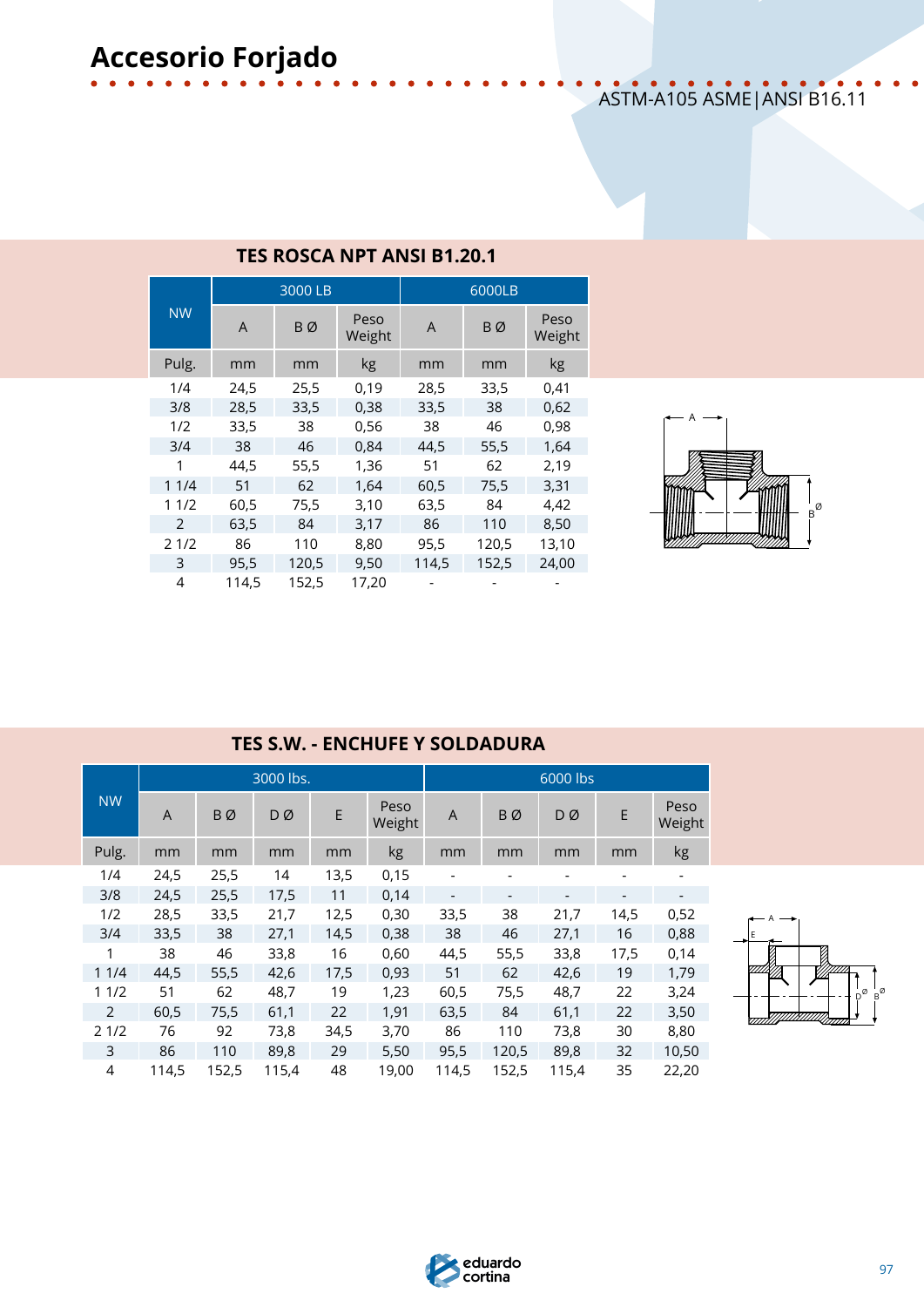## ASTM-A105 ASME|ANSI B16.11

|                |       | 3000 LB |                |       | 6000LB |                |  |  |  |
|----------------|-------|---------|----------------|-------|--------|----------------|--|--|--|
| <b>NW</b>      | A     | BØ      | Peso<br>Weight | A     | ΒØ     | Peso<br>Weight |  |  |  |
| Pulg.          | mm    | mm      | kg             | mm    | mm     | kg             |  |  |  |
| 1/4            | 24,5  | 25,5    | 0,20           | 28,5  | 33,5   | 0,50           |  |  |  |
| 3/8            | 28,5  | 33,5    | 0,43           | 33,5  | 38     | 0,70           |  |  |  |
| 1/2            | 33,5  | 38      | 0,65           | 38    | 46     | 1,17           |  |  |  |
| 3/4            | 38    | 46      | 1,04           | 44,5  | 55,5   | 1,91           |  |  |  |
| 1              | 44,5  | 55,5    | 1,69           | 51    | 62     | 2,55           |  |  |  |
| 11/4           | 51    | 62      | 1,99           | 60,5  | 75,5   | 4,34           |  |  |  |
| 11/2           | 60,5  | 75,5    | 3,69           | 63,5  | 84     | 5,16           |  |  |  |
| $\overline{2}$ | 63,5  | 84      | 3,77           | 86    | 110    | 12,00          |  |  |  |
| 21/2           | 86    | 110     | 9,50           | 95,5  | 120,5  | 16,50          |  |  |  |
| 3              | 95,5  | 120,5   | 13,00          | 114,5 | 152,5  | 28,00          |  |  |  |
| 4              | 114.5 | 152,5   | 19,00          |       |        |                |  |  |  |

### **CRUCES ROSCA NPT ANSI B1.20.1**



### **CRUCES S.W. - ENCHUFE Y SOLDADURA**

|                |       |           | 3000 lbs. |      |                | 6000 lbs |       |       |      |                |
|----------------|-------|-----------|-----------|------|----------------|----------|-------|-------|------|----------------|
| <b>NW</b>      | A     | <b>BØ</b> | DØ        | E    | Peso<br>Weight | A        | BØ    | DØ    | E    | Peso<br>Weight |
| Pulg.          | mm    | mm        | mm        | mm   | kg             | mm       | mm    | mm    | mm   | kg             |
| 1/4            | 24,5  | 25,5      | 14        | 13,5 | 0,18           |          |       |       |      |                |
| 3/8            | 24,5  | 25,5      | 17,5      | 11   | 0,14           |          |       |       |      |                |
| 1/2            | 28,5  | 33,5      | 21,7      | 12,5 | 0,36           | 33,5     | 38    | 21,7  | 14,5 | 0,62           |
| 3/4            | 33,5  | 38        | 27,1      | 14,5 | 0,44           | 38       | 46    | 27,1  | 16   | 1,04           |
| 1              | 38    | 46        | 33,8      | 16   | 0,75           | 44,5     | 55,5  | 33,8  | 17,5 | 1,70           |
| 11/4           | 44,5  | 55,5      | 42,6      | 17,5 | 1,09           | 51       | 62    | 42,6  | 19   | 2,11           |
| 11/2           | 51    | 62        | 48,7      | 19   | 1,45           | 60,5     | 75,5  | 48,7  | 22   | 3,95           |
| $\overline{2}$ | 60,5  | 75,5      | 61,1      | 22   | 2,35           | 63,5     | 84    | 61,1  | 22   | 4,22           |
| 21/2           | 76    | 92        | 73,8      | 34,5 | 4,50           | 86       | 110   | 73,8  | 30   | 11,80          |
| 3              | 86    | 110       | 89,8      | 29   | 7,80           | 95,5     | 120,5 | 89,8  | 32   | 13,20          |
| 4              | 114,5 | 152,5     | 115,4     | 48   | 21,50          | 114,5    | 152,5 | 115,4 | 35   | 26,00          |



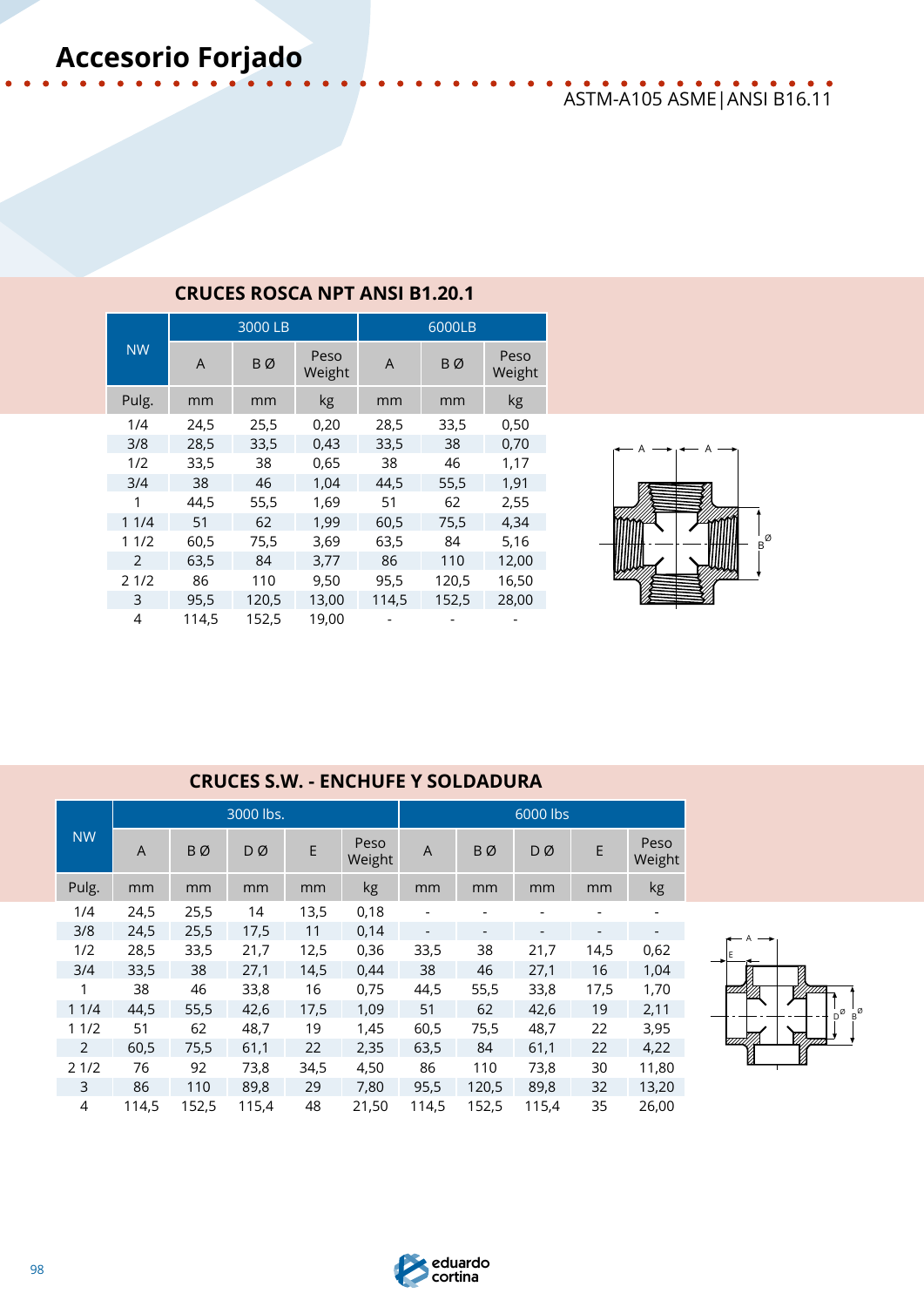ASTM-A105 ASME|ANSI B16.11





### **TUERCAS UNIÓN ROSCA NPT ANSI B1.20.1**

| <b>NW</b> |                |    | Pulg. 1/4 | 3/8                      |    |    |      |      | $1/2$ $3/4$ 1 $11/4$ 11/2 2 |      |
|-----------|----------------|----|-----------|--------------------------|----|----|------|------|-----------------------------|------|
|           | A              | mm |           | 44,5 47,5                | 54 |    |      |      | 58,5 63,5 71,5 79,5         | -92  |
| 3000 LB   | BØ             |    | mm 22     | 25,5                     | 32 | 38 | 44,5 | 57   | 63,5                        | 76   |
|           | Peso<br>Weight | kg |           | 0,14 0,20 0,35 0,42 0,65 |    |    |      | 0,97 | 1,25                        | 2,01 |





### **TUERCAS UNIÓN S.W. - ENCHUFE Y SOLDADURA**

| <b>NW</b> |                | Pulg. | 1/4  | 3/8  | 1/2  | 3/4  | $\mathbf{1}$ | 11/4 | 11/2 | $\overline{2}$ |
|-----------|----------------|-------|------|------|------|------|--------------|------|------|----------------|
|           | A min          | mm    | 44,5 | 47,5 | 54   | 58,5 | 63,5         | 71,5 | 79,5 | 92             |
|           | <b>BØ</b>      | mm    | 22   | 25,5 | 32   | 38   | 44,5         | 57   | 63,5 | 76             |
| 3000 LB   | DØ             | mm    | 14   | 17,5 | 21,7 | 27,1 | 33,8         | 42,6 | 48,7 | 61,1           |
|           | E              | mm    | 9,5  | 11   | 12,5 | 14,5 | 16           | 17,5 | 19   | 22             |
|           | Peso<br>Weight | kg    | 0,15 | 0,22 | 0,38 | 0,46 | 0,70         | 1,20 | 1,50 | 2,57           |

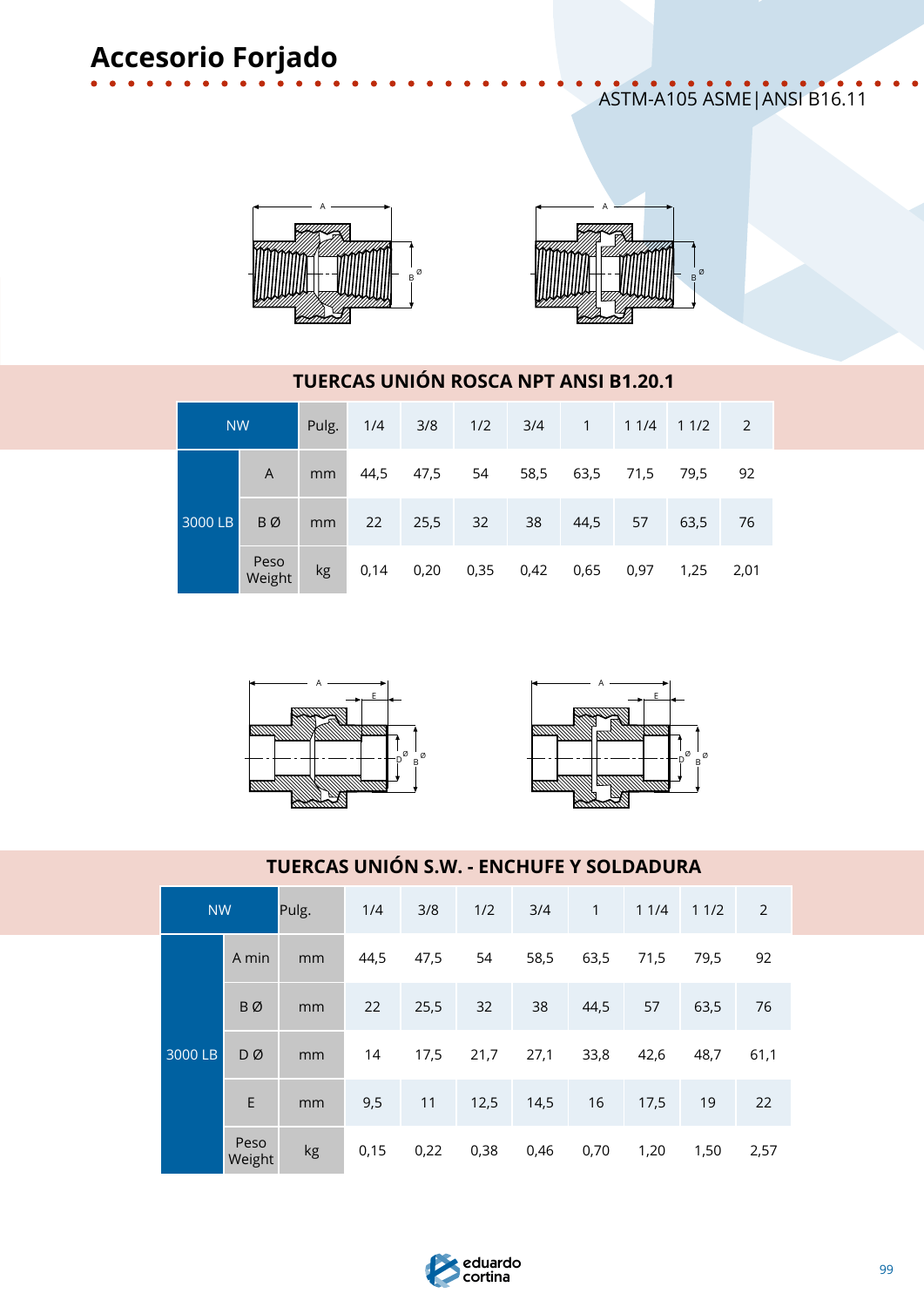## ASTM-A105 ASME|ANSI B16.11





### **MANGUITO HEMBRA ROSCA NPT ANSI B1.20.1**

|                   | <b>NW</b>      | Pulg. | 1/4  | 3/8  | 1/2  | 3/4  | $\mathbf{1}$ |      | 1 1/4 1 1/2 | 2    | 21/2 | 3    | 4     |
|-------------------|----------------|-------|------|------|------|------|--------------|------|-------------|------|------|------|-------|
|                   | A              | mm    | 35   | 38   | 47,5 | 51   | 60,5         | 66,5 | 79,5        | 85,5 | 92   | 108  | 120.5 |
| 3000<br><b>LB</b> | BØ             | mm    | 19   | 22   | 29   | 35   | 44,5         | 57   | 63,5        | 76   | 92   | 108  | 140   |
|                   | Peso<br>Weight | kg    | 0.05 | 0.06 | 0,14 | 0,21 | 0,41         | 0,72 | 1,06        | 1,40 | 2,50 | 3,70 | 6,50  |
|                   | A              | mm    | 35   | 38   | 47,5 | 51   | 60,5         |      | 66,5 79,5   | 85,5 | 92   | 108  | 120,5 |
| 6000<br><b>LB</b> | BØ             | mm    | 25,5 | 32   | 38   | 44,5 | 57           | 63,5 | 76          | 92   | 108  | 127  | 159   |
|                   | Peso<br>Weight | kg    | 0.11 | 0,18 | 0,31 | 0,45 | 0,90         | 1,10 | 1,85        | 2,80 | 4,10 | 6.40 | 10.70 |





### **MANGUITO HEMBRA S.W. - ENCHUFE Y SOLDADURA**

|           |                |           | 3000 lbs. |      |                |                          |                          | 6000 lbs |      |                          |
|-----------|----------------|-----------|-----------|------|----------------|--------------------------|--------------------------|----------|------|--------------------------|
| <b>NW</b> | $\overline{A}$ | <b>BØ</b> | DØ        | E    | Peso<br>Weight | $\overline{A}$           | <b>B</b> Ø               | DØ       | E    | Peso<br>Weight           |
| Pulg.     | mm             | mm        | mm        | mm   | kg             | mm                       | mm                       | mm       | mm   | kg                       |
| 1/4       | 25,5           | 22        | 14        | 9,5  | 0,05           |                          |                          |          |      | $\overline{\phantom{0}}$ |
| 3/8       | 28,5           | 25,5      | 17,5      | 11   | 0,06           | $\overline{\phantom{a}}$ | $\overline{\phantom{a}}$ | -        |      | $\overline{\phantom{a}}$ |
| 1/2       | 35             | 31,5      | 21,7      | 12,5 | 0,11           | 35                       | 38                       | 21,7     | 12,5 | 0,14                     |
| 3/4       | 38             | 38        | 27,1      | 14,5 | 0,17           | 38                       | 44,5                     | 27,1     | 14,5 | 0,25                     |
| 1         | 44,5           | 44,5      | 33,8      | 16   | 0,27           | 44,5                     | 57                       | 33,8     | 16   | 0,36                     |
| 11/4      | 47,5           | 57        | 42,6      | 17,5 | 0,35           | 47,5                     | 63,5                     | 42,6     | 17,5 | 0,40                     |
| 11/2      | 51             | 63,5      | 48,7      | 19   | 0,42           | 51                       | 76                       | 48,7     | 19   | 0,57                     |
| 2         | 63,5           | 76        | 61,1      | 22   | 0,71           | 63,5                     | 92                       | 61,1     | 22   | 1,20                     |
| 21/2      | 66,5           | 92        | 73,8      | 23,5 | 1,30           | 66,5                     | 108                      | 73,8     | 23,5 | 1,60                     |
| 3         | 70             | 108       | 89,8      | 25,5 | 1,50           | 70                       | 127                      | 89,8     | 25,5 | 2,18                     |
| 4         | 76             | 140       | 115.4     | 28,5 | 2,50           | 76                       | 159                      | 115.4    | 28,5 | 3,95                     |

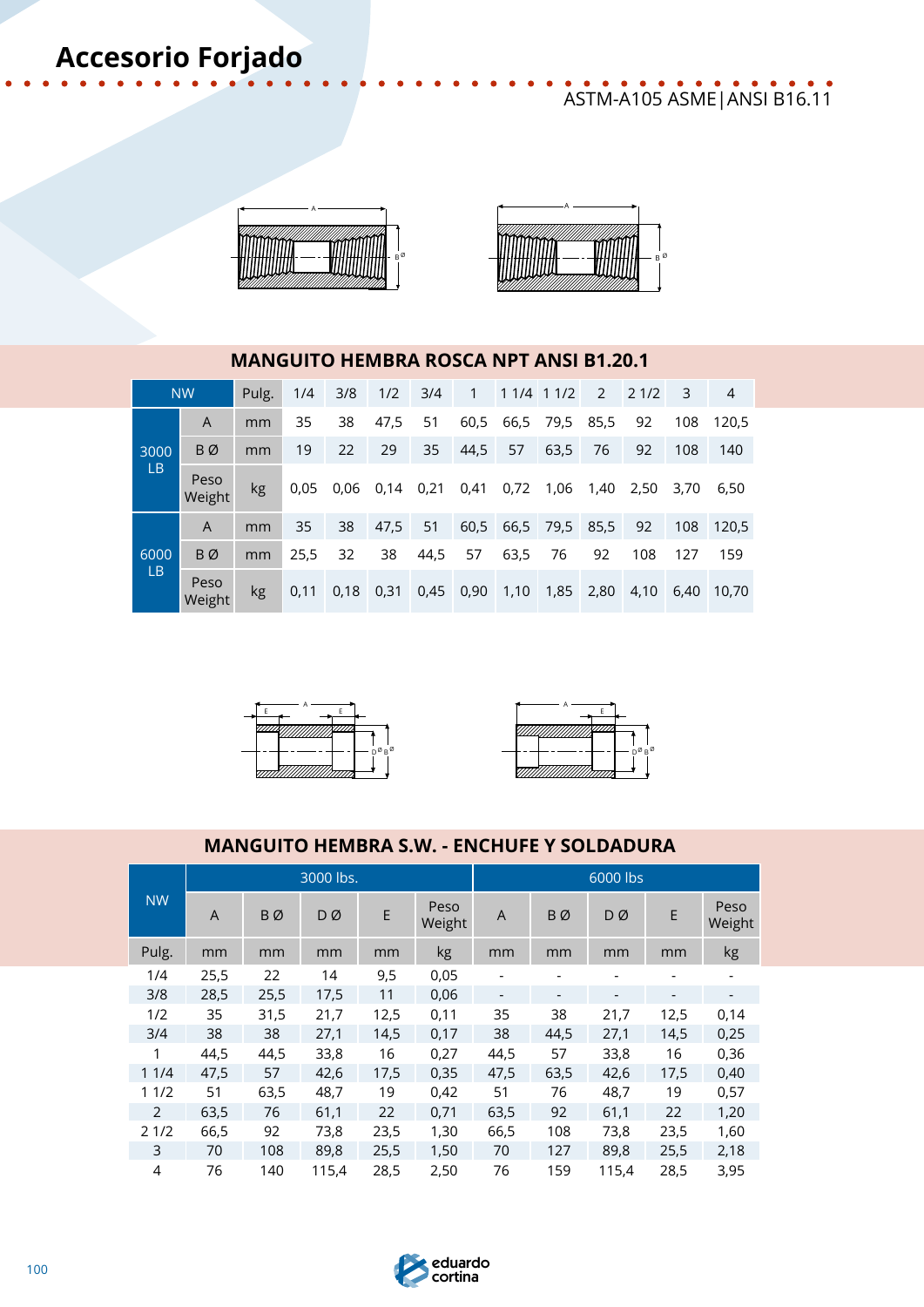### ASTM-A105 ASME|ANSI B16.11



### **MEDIO MANGUITO HEMBRA ROSCA NPT ANSI B1.20.1**

|                   | <b>NW</b>      | Pulg. | 1/4  | 3/8  | 1/2  | 3/4  | 1    | 1 1/4 1 1/2 |      | 2    | 21/2 | 3    | $\overline{4}$ |
|-------------------|----------------|-------|------|------|------|------|------|-------------|------|------|------|------|----------------|
|                   | C              | mm    | 17,5 | 19   | 24   | 25,5 | 30   | 33,5        | 39,5 | 43   | 46   | 54   | 60             |
| 3000              | BØ             | mm    | 19   | 22   | 29   | 35   | 44,5 | 57          | 63,5 | 76   | 92   | 108  | 140            |
| LВ                | Peso<br>Weight | kg    | 0,02 | 0,03 | 0,06 | 0,09 | 0,20 | 0,34        | 0,49 | 0,68 | 1,03 | 1,54 | 2.73           |
|                   | C              | mm    | 17,5 | 19   | 24   | 25,5 | 30   | 33,5        | 39,5 | 43   | 46   | 54   | 60             |
| 6000<br><b>LB</b> | BØ             | mm    | 25,5 | 32   | 38   | 44,5 | 57   | 63,5        | 76   | 92   | 108  | 127  | 159            |
|                   | Peso<br>Weight | kg    | 0,03 | 0,09 | 0,15 | 0,20 | 0,42 | 0,52        | 0,90 | 1,70 | 2,10 | 3,05 | 5,03           |



### **MEDIO MANGUITO HEMBRA S.W. - ENCHUFE Y SOLDADURA**

|           |      |      | 3000 lbs. |      |                |      |      | 6000 lbs                 |                          |                |
|-----------|------|------|-----------|------|----------------|------|------|--------------------------|--------------------------|----------------|
| <b>NW</b> | A    | BØ   | DØ        | E    | Peso<br>Weight | A    | BØ   | DØ                       | E                        | Peso<br>Weight |
| Pulg.     | mm   | mm   | mm        | mm   | kg             | mm   | mm   | mm                       | mm                       | kg             |
| 1/4       | 25,5 | 22   | 14        | 9,5  | 0,05           |      |      |                          |                          |                |
| 3/8       | 28,5 | 25,5 | 17,5      | 11   | 0,07           | -    |      | $\overline{\phantom{a}}$ | $\overline{\phantom{a}}$ |                |
| 1/2       | 35   | 31,5 | 21,7      | 12,5 | 0,13           | 35   | 38   | 21,7                     | 12,5                     | 0,19           |
| 3/4       | 38   | 38   | 27,1      | 14,5 | 0,20           | 38   | 44,5 | 27,1                     | 14,5                     | 0,29           |
| 1         | 44,5 | 44,5 | 33,8      | 16   | 0,33           | 44,5 | 57   | 33,8                     | 16                       | 0,41           |
| 11/4      | 47,5 | 57   | 42,6      | 17,5 | 0,47           | 47,5 | 63,5 | 42,6                     | 17,5                     | 0,60           |
| 11/2      | 51   | 63,5 | 48,7      | 19   | 0,57           | 51   | 76   | 48,7                     | 19                       | 0,80           |
| 2         | 63,5 | 76   | 61,1      | 22   | 1              | 63,5 | 92   | 61,1                     | 22                       | 1,58           |
| 21/2      | 66,5 | 92   | 73,8      | 23,5 | 1,45           | 66,5 | 108  | 73,8                     | 23,5                     | 2,15           |
| 3         | 70   | 108  | 89,8      | 25,5 | 2,13           | 70   | 127  | 89,8                     | 25,5                     | 3,15           |
| 4         | 76   | 140  | 115,4     | 28,5 | 3,65           | 76   | 159  | 115,4                    | 28,5                     | 5,50           |

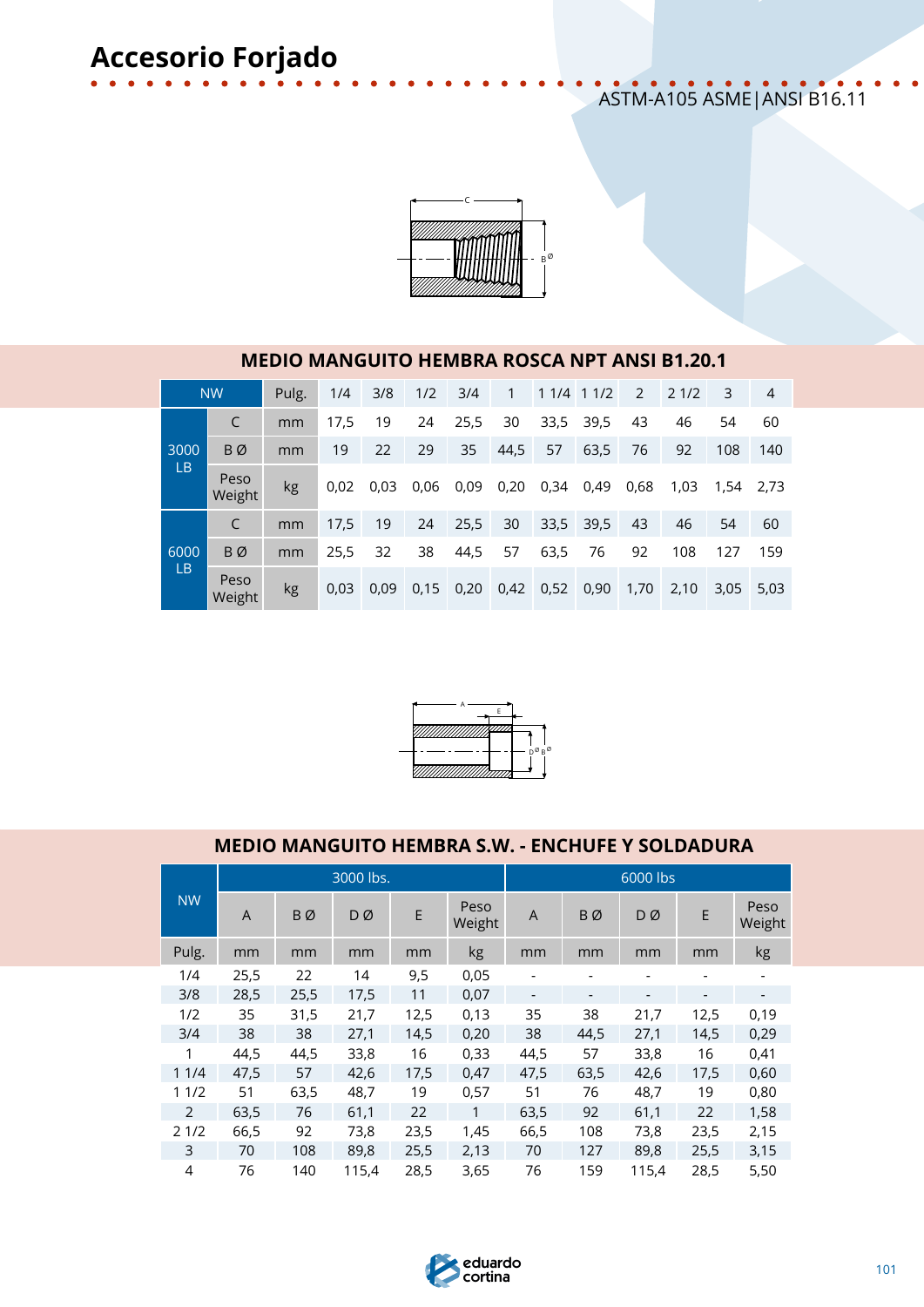## ASTM-A105 ASME|ANSI B16.11



### **CAP ROSCA NPT ANSI B1.20.1**

| <b>NW</b> |                | Pulg.          | 1/4  | 3/8  | 1/2  | 3/4  | $\sqrt{1}$ |           | 1 1/4 1 1/2 |      | 2 2 1/2 | 3    | 4         |
|-----------|----------------|----------------|------|------|------|------|------------|-----------|-------------|------|---------|------|-----------|
|           | D              | mm             | 25,5 | 25,5 | 32   | 36,5 | 41,5       | 44,5      | 44,5        | 47,5 | 60,5    | 65   | 68        |
| 3000 LB   | BØ             | mm             | 19   | 22   | 29   | 35   | 44,5       | 57        | 63,5        | 76   | 92      | 108  | 140       |
|           | Peso<br>Weight | kg             | 0,04 | 0,05 | 0,10 | 0,17 |            | 0,32 0,59 | 0,69        | 1,06 | 1,84    |      | 1,65 4,57 |
| 6000 LB   | D              | mm             | 25,5 | 30   | 35   | 38   | 46         |           | 47,5 47,5   | 51   | 63,5    | 68   | 74,5      |
|           | BØ             | m <sub>m</sub> | 25,5 | 32   | 38   | 44,5 | 57         | 63,5      | 76          | 92   | 108     | 127  | 159       |
|           | Peso<br>Weight | <b>kg</b>      | 0,05 | 0,08 | 0,14 | 0,20 | 0,34       | 0,59      | 0,76        | 1,47 | 2,10    | 2,00 | 6,30      |



### **CAP S.W. - ENCHUFE Y SOLDADURA**

|                |      |           | 3000 lbs. |      |                |                              |                          | 6000 lbs |      |                          |
|----------------|------|-----------|-----------|------|----------------|------------------------------|--------------------------|----------|------|--------------------------|
| <b>NW</b>      | C    | <b>BØ</b> | DØ        | E    | Peso<br>Weight | C                            | BØ                       | DØ       | E    | Peso<br>Weight           |
| Pulg.          | mm   | mm        | mm        | mm   | kg             | mm                           | mm                       | mm       | mm   | kg                       |
| 1/4            | 17,5 | 22        | 14        | 9,5  | 0,05           |                              |                          |          |      |                          |
| 3/8            | 19   | 25,5      | 17,5      | 11   | 0,06           | $\qquad \qquad \blacksquare$ | $\overline{\phantom{a}}$ | -        |      | $\overline{\phantom{a}}$ |
| 1/2            | 22   | 31,5      | 21,7      | 12,5 | 0,11           | 25,5                         | 38                       | 21,7     | 12,5 | 0,14                     |
| 3/4            | 25,5 | 38        | 27,1      | 14,5 | 0,17           | 27                           | 44,5                     | 27,1     | 14,5 | 0,25                     |
| 1              | 27   | 44,5      | 33,8      | 16   | 0,27           | 32                           | 57                       | 33,8     | 16   | 0,36                     |
| 11/4           | 30   | 57        | 42,6      | 17,5 | 0,35           | 33,5                         | 63,5                     | 42,6     | 17,5 | 0,46                     |
| 11/2           | 32   | 63,5      | 48,7      | 19   | 0,42           | 35                           | 76                       | 48,7     | 19   | 0,57                     |
| 2              | 38   | 76        | 61,1      | 22   | 0,75           | 41,5                         | 92                       | 61,1     | 22   | 1,20                     |
| 21/2           | 38   | 92        | 73,8      | 23,5 | 1,13           | 41,5                         | 108                      | 73,8     | 23,5 | 1,60                     |
| 3              | 44,5 | 108       | 89,8      | 25,5 | 1,50           | 47,5                         | 127                      | 89,8     | 25,5 | 2,18                     |
| $\overline{4}$ | 47,5 | 140       | 115,4     | 28,5 | 2,50           | 54                           | 159                      | 115,4    | 28,5 | 3,45                     |

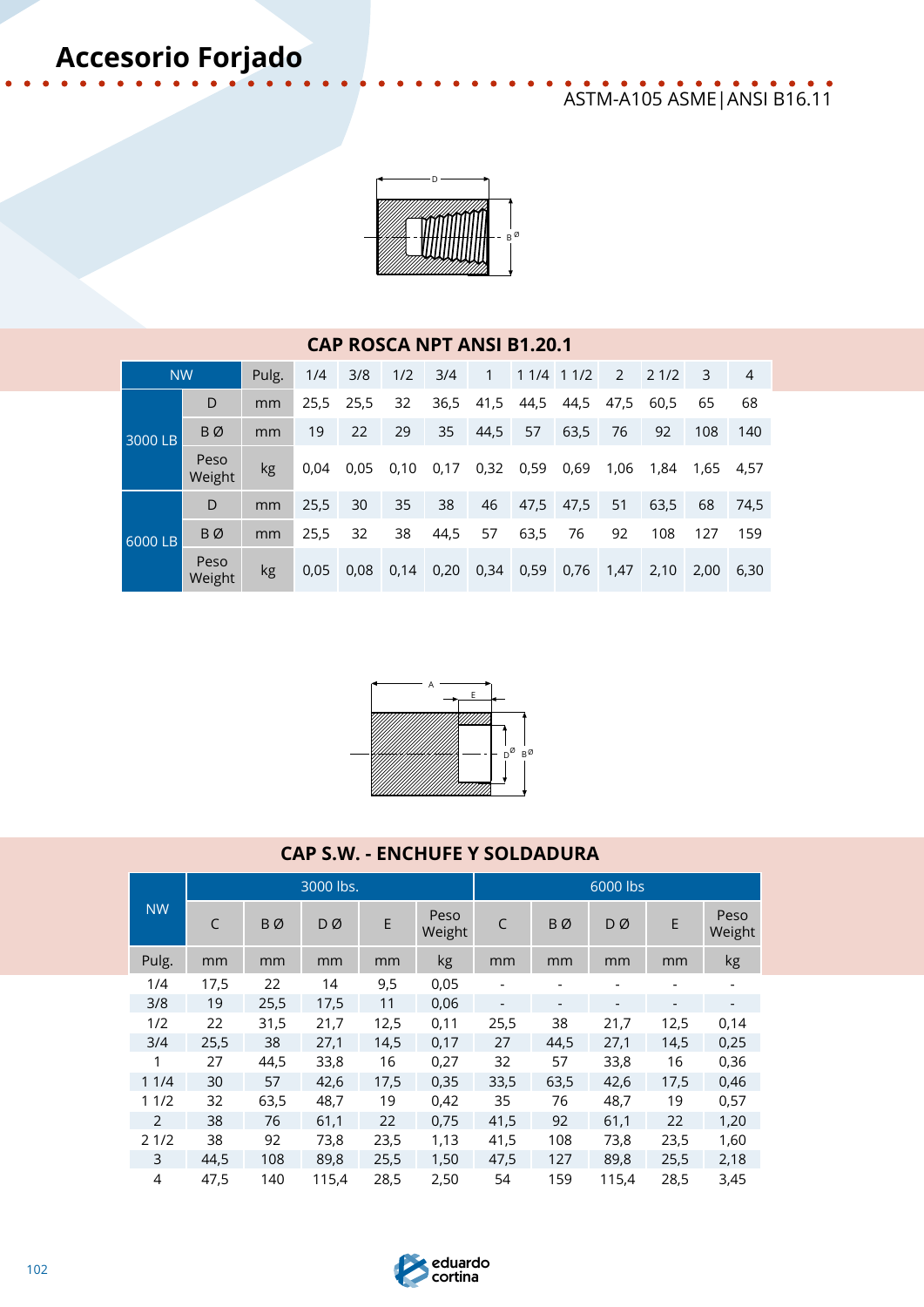### ASTM-A105 ASME|ANSI B16.11



#### **BOSSES ROSCA NPT ANSI B2.1 B1.20.1** NW Pulg. 1/4 3/8 1/2 3/4 1 1 1/4 1 1/2 2 3000 LB 6000 LB A mm 41,5 44,5 51 51 51 51 51 51 B Ø mm 32 35 38 44,5 57 63,5 76 92 Peso<br>Weight Weight kg 0,23 0,29 0,37 0,50 0,80 0,90 1,29 1,78



### **BOSSES S.W. - ENCHUFE Y SOLDADURA**

|                      | <b>NW</b> | Pulg. | 1/4  | 3/8  | 1/2  | 3/4  | 1    | 11/4 | 11/2 | 2    |
|----------------------|-----------|-------|------|------|------|------|------|------|------|------|
|                      | A         | mm    | 41,5 | 44,5 | 51   | 51   | 51   | 51   | 51   | 51   |
|                      | BØ        | mm    | 32   | 35   | 38   | 44,5 | 57   | 63,5 | 76   | 92   |
| $3000$ LB<br>6000 LB |           | mm    | 32   | 33,5 | 38   | 36,5 | 35   | 33,5 | 32   | 28,5 |
|                      | DØ        | mm    | 14   | 17,5 | 21,7 | 27,1 | 33,8 | 42,6 | 48,7 | 61,1 |
|                      | E         | mm    | 9,5  | 11   | 12,5 | 14,5 | 16   | 17,5 | 19   | 22   |
| Peso<br>Weight       | 3000 lbs. | kg    | 0,22 | 0,29 | 0,35 | 0,48 | 0,76 | 0,84 | 1,20 | 1,71 |
|                      | 6000 lbs  | kg    |      | -    | 0,38 | 0,52 | 0,82 | 0,92 | 1,30 | 1,85 |

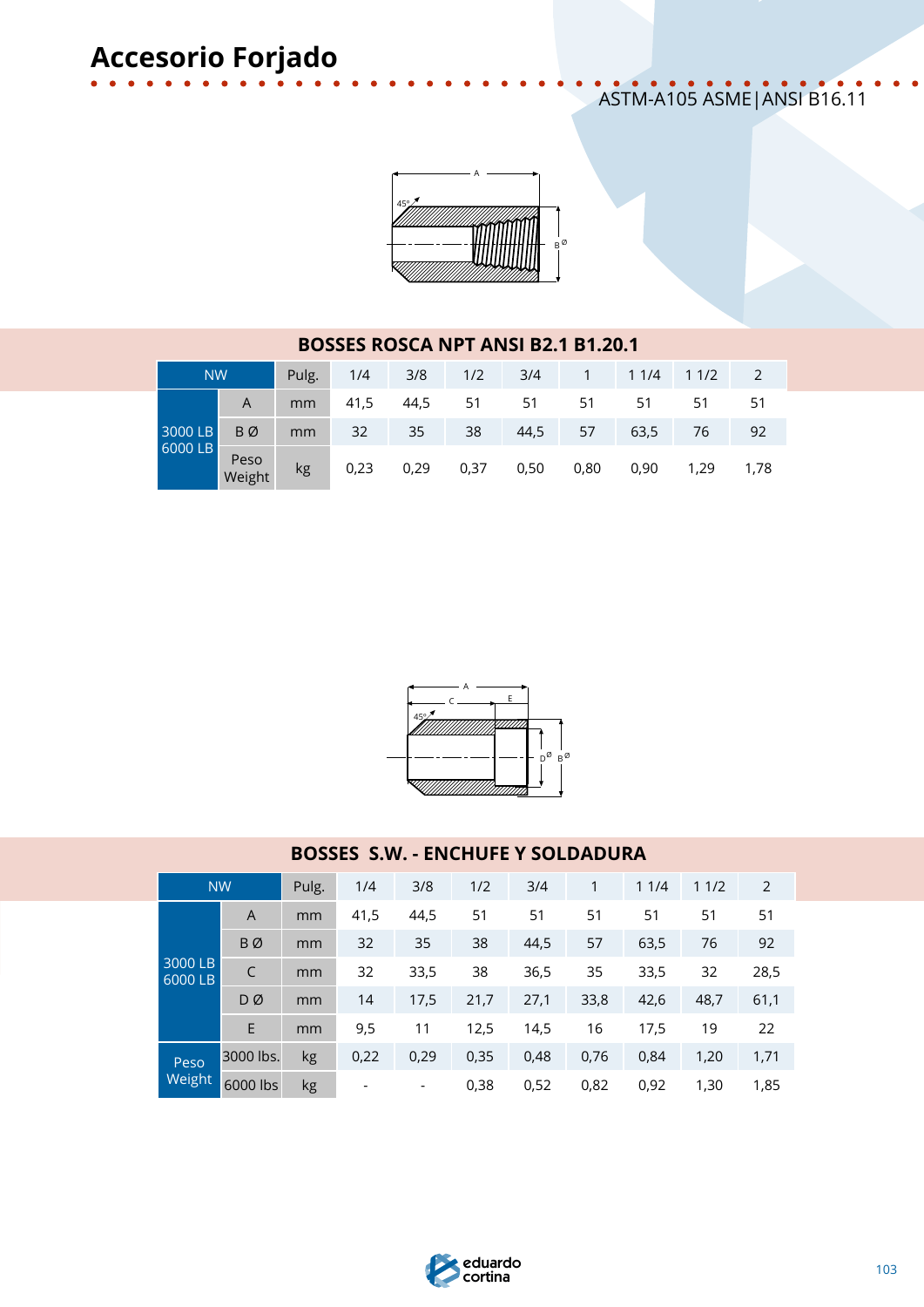## ASTM-A105 ASME|ANSI B16.11

### **TAPON CABEZA REDONDA Macho NPT**

| Pulg.               | 1/4  | 3/8                 | 1/2  | 3/4  |      |                |      |      | 1 1 1/4 1 1/2 2 2 1/2 | -3   | $\overline{4}$ |
|---------------------|------|---------------------|------|------|------|----------------|------|------|-----------------------|------|----------------|
| A/mm                | 41.5 | 44.5                | 44,5 | 44,5 | 51   | 51             | 51   | 63,5 | 70                    | 70   | 76             |
| BØ/mm               |      | $13.5$ 17.5 21.5 27 |      |      | 33,5 | 43             | 48,5 | 60,5 | 73                    | 89   | 114            |
| Peso »<br>Weight kg | 0.04 | 0.07                | 0.11 | 0,19 | 0,33 | 0,54 0,71 1,41 |      |      | 2,20                  | 3,26 | 6.02           |



### **TAPON CABEZA CUADRADA Macho NPT**

| Pulg.               | 1/4  | 3/8  | 1/2  | 3/4  |         |           | 1 1 1/4 1 1/2         |           | $2 \t21/2$ | 3    | 4         |
|---------------------|------|------|------|------|---------|-----------|-----------------------|-----------|------------|------|-----------|
| A/mm                | 11   | 12.5 | 14,5 | 16   | 19      |           | 20,5 20,5             | 22        | 27         | 29   | 38        |
| B/mm                | 6,5  | 8    | 9,5  | 11   |         | 12,5 14,5 | 16                    | 17,5      | 19         |      | 20,5 31,5 |
| CØ/mm               | 9.5  | 11   | 14.5 | 16   | 20,5 24 |           |                       | 28,5 33,5 | 38         | 42   | 63.5      |
| Peso »<br>Weight kg | 0.01 | 0.02 | 0.04 | 0,08 | 0,16    |           | $0,27$ 0,38 0,62 0,95 |           |            | 1,54 | 3,85      |



A B

### **TAPON CABEZA HEXAGONAL Macho NPT**

| Pulg.               | 1/4  | 3/8  | 1/2  | 3/4  |      | $1 \quad 11/4 \quad 11/2 \quad 2 \quad 21/2$ |    |         |      | $\overline{\mathbf{3}}$ | $\overline{4}$ |
|---------------------|------|------|------|------|------|----------------------------------------------|----|---------|------|-------------------------|----------------|
| A/mm                | 16   | 17.5 | 19   | 24   |      | 25,5 25,5 25,5                               |    | 27      | 40   | 42                      | 45             |
| B/mm                | 6,5  | 8    | 8    | 9,5  | 9,5  | 14,5                                         |    | 16 17,5 | 19   | 20.5                    | 25,5           |
| C/mm                | 16   | 17.5 | 22   | 27   | 36,5 | 46                                           | 51 | 63,5    | 76   | 94                      | 118            |
| Peso »<br>Weight kg | 0.02 | 0.04 | 0.07 | 0,17 |      | $0,24$ 0,44 0,59                             |    | 1,15    | 1,75 | 2.50                    | 6,00           |

### **BUSSING HEXAGONAL NPT**

| Pulg.               | 1/4            | 3/8  | 1/2  | 3/4  | $1 \quad \blacksquare$ |      | 1 1/4 1 1/2 |                | $2 \t21/2$ | $-3$        | 4         |
|---------------------|----------------|------|------|------|------------------------|------|-------------|----------------|------------|-------------|-----------|
| A/mm                | 12.5           | 14.5 | 17.5 | 19   | 20,5                   | 22   | 24          | 25,5           | 30         | 38          | 45        |
| B/mm                | 5 <sub>1</sub> | 5    | 5    | 6,5  | 6,5                    | 9,5  | 9,5         | 11             | 12,5       |             | 17,5 25,5 |
| C/mm                | 16             | 17.5 | 22   | 27   | 36,5                   | 46   | 51          | 63,5           | 76         | 94          | 118       |
| Peso »<br>Weight kg | 0.09           | 0.13 | 0.27 | 0,05 | 0,08                   | 0,17 |             | 0,16 0,38 0,54 |            | $1,17$ 3,15 |           |



C

### **NIPPLE HEXAGONAL MACHO NPT**

| Pulg.               | 1/4  | 3/8     | 1/2  | 3/4  |      | $1 \quad 11/4 \quad 11/2 \quad 2 \quad 21/2$ |    |               |                | $-3$      | -4  |
|---------------------|------|---------|------|------|------|----------------------------------------------|----|---------------|----------------|-----------|-----|
| A/mm                | 12.5 | 14.5    | 17.5 | 19   | 20,5 | 22                                           | 24 | 25,5          | 30             | 38        | 45  |
| B/mm                | 6,5  | 8       | 8    | 9,5  |      | 9,5 12,5 14,5                                |    | 16            | 19             | 20,5 25,5 |     |
| C/mm                |      | 16 17.5 | 22   | 27   | 36,5 | 46                                           | 51 | 63,5          | 76             | 94        | 118 |
| Peso »<br>Weight kg | 0.01 | 0.02    | 0,05 | 0,09 |      | $0,16$ 0,34                                  |    | $0,32$ $0,72$ | 1,10 1,30 2,40 |           |     |



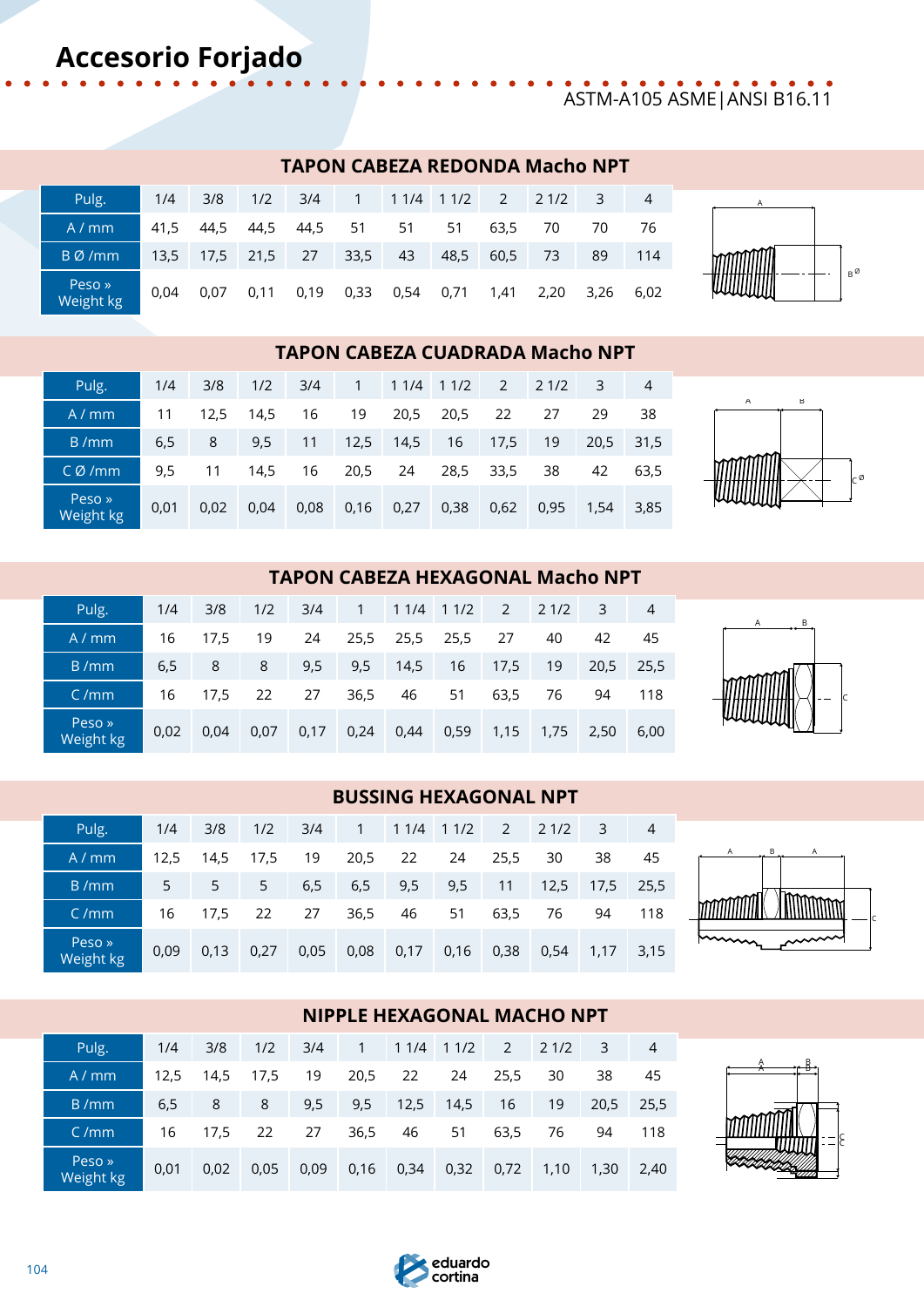ASTM-A105 ASME|ANSI B16.11





Type 2



### **INJERTOS DE REDUCCIÓN SW**

|                   |      |      | 3000 Lbs.      |         |    |      |                            | 6000 Lbs.          |      |                |                |         |      |       |                     |
|-------------------|------|------|----------------|---------|----|------|----------------------------|--------------------|------|----------------|----------------|---------|------|-------|---------------------|
| <b>NW</b>         | CØ   | DØ   | $\overline{A}$ | $\sf B$ | EØ | FØ   | <b>Tipo</b><br><b>Type</b> | <b>NW</b>          | CØ   | $D\varnothing$ | $\overline{A}$ | $\sf B$ | EØ   | FØ    | <b>Tipo</b><br>Type |
| $1/2 \times 3/8$  | 21,6 | 17,5 | 11             | 24      | 26 |      | $\mathbf{1}$               | $1/2 \times 3/8$   | 21,6 | 17,5           | 12,5           | 30      | 32   |       | $\mathbf{1}$        |
| $1/2 \times 1/4$  | 21,6 | 14   | 9,5            | 16      |    |      | $\overline{2}$             | $3/4 \times 1/2$   | 26,9 | 21,7           | 14,5           | 33      | 38   |       | 1                   |
| $3/4 \times 1/2$  | 26,9 | 21,7 | 12,5           | 25,5    | 32 |      | $\mathbf{1}$               | $3/4 \times 3/8$   | 26,9 | 17,5           | 12,5           | 30      | 32   |       | $\mathbf{1}$        |
| $3/4 \times 3/8$  | 26,9 | 17,5 | 11             | 14      |    |      | $\overline{2}$             | $1 \times 3/4$     | 33,6 | 27,1           | 16             | 41      | 45   |       | 1                   |
| $3/4 \times 1/4$  | 26,9 | 14   | 9,5            | 16      |    | 22   | 3                          | $1 \times 1/2$     | 33,6 | 21,7           | 14,5           | 40      | 38   |       | $\mathbf{1}$        |
| $1 \times 3/4$    | 33,6 | 27,1 | 14,5           | 28,5    | 38 |      | 1                          | $1 \times 3/8$     | 33,6 | 17,5           | 12,5           | 25,5    |      |       | $\overline{2}$      |
| $1 \times 1/2$    | 33,6 | 21,7 | 12,5           | 20,5    |    |      | $\overline{2}$             | $1 \times 1/4$     | 42,4 | 33,8           | 17,5           | 43      | 57   |       | $\mathbf{1}$        |
| $1 \times 3/8$    | 33,6 | 17,5 | 11             | 22      |    | 26   | $\mathsf{3}$               | $11/4 \times 1$    | 42,4 | 27,1           | 16             | 43      | 45   |       | 1                   |
| $1 \times 1/4$    | 33,6 | 14   | 9,5            | 24      |    | 22   | 3                          | 1 1/4 x 3/4        | 42,4 | 21,7           | 14,5           | 30      |      | 38    | $\mathsf{3}$        |
| $11/4 \times 1$   | 42,4 | 33,8 | 16             | 32      | 45 |      | 1                          | 1 1/4 x 3/8        | 42,4 | 17,5           | 12,5           | 30      |      | 32    | 3                   |
| 1 1/4 x 3/4       | 42,4 | 27,1 | 14,5           | 20,5    |    |      | $\overline{2}$             | $11/2 \times 11/4$ | 48,5 | 42,6           | 19             | 51      | 63,5 |       | $\mathbf{1}$        |
| 1 1/4 x 1/2       | 42,4 | 21,7 | 12,5           | 22      |    | 32   | 3                          | $11/2 \times 1$    | 48,5 | 33,8           | 17,5           | 33      | 57   |       | 1                   |
| 1 1/2 x 1 1/4     | 48,5 | 42,6 | 17,5           | 33      | 57 |      | $\mathbf{1}$               | 1 1/2 x 3/4        | 48,5 | 27,1           | 16             | 35      |      | 45    | $\mathsf{3}$        |
| $11/2 \times 1$   | 48,5 | 33,8 | 16             | 20,5    |    |      | $\overline{2}$             | 1 1/2 x 1/2        | 48,5 | 21,7           | 14,5           | 36,5    |      | 38    | 3                   |
| 1 1/2 x 3/4       | 48,5 | 27,1 | 14,5           | 22      |    | 38   | 3                          | $2 \times 1/1/2$   | 60,9 | 48,7           | 22             | 46      | 76   |       | $\mathbf{1}$        |
| $11/2 \times 1/2$ | 48,5 | 21,7 | 12,5           | 24      |    | 32   | 3                          | $2 \times 1/1/4$   | 60,9 | 42,6           | 19             | 47,5    | 63,5 |       | $\mathbf{1}$        |
| $2 \times 1/1/2$  | 60,9 | 48,7 | 19             | 20,5    |    |      | $\overline{2}$             | $2 \times 1$       | 60,9 | 33,8           | 17,5           | 33      |      | 57    | $\overline{3}$      |
| $2 \times 1/1/4$  | 60,9 | 42,6 | 17,5           | 22      |    | 57   | 3                          | $2 \times 3/4$     | 60,9 | 27,1           | 16             | 35      |      | 45    | 3                   |
| $2 \times 1$      | 60,9 | 33,8 | 16             | 24      |    | 45   | $\mathsf 3$                | $2 \times 1/2$     | 60,9 | 21,7           | 14,5           | 36,5    |      | 38    | $\overline{3}$      |
| $2 \times 3/4$    | 60,9 | 27,1 | 14,5           | 25,5    |    | 38   | 3                          | $21/2 \times 2$    | 73,6 | 61,1           | 22,5           | 54      | 92   |       | 1                   |
| $2 \times 1/2$    | 60,9 | 21,7 | 12,5           | 27      |    | 32   | $\mathsf 3$                | 2 1/2 x 1 1/2      | 73,6 | 48,7           | 22             | 38      |      |       | $\overline{2}$      |
| $21/2 \times 2$   | 73,6 | 61,1 | 22             | 41      | 76 |      | 1                          | 2 1/2 x 1 1/4      | 73,6 | 42,6           | 19             | 40      |      | 63,5  | 3                   |
| 2 1/2 x 1 1/2     | 73,6 | 48,7 | 19             | 25,5    |    | 63,5 | $\mathsf{3}$               | 2 1/2 x 1          | 73,6 | 33,8           | 17,5           | 41,5    |      | 57    | $\overline{3}$      |
| 2 1/2 x 1 1/4     | 73,6 | 42,6 | 17,5           | 27      |    | 57   | 3                          | 2 1/2 x 3/4        | 73,6 | 27,1           | 16             | 43      |      | 45,38 | 3                   |
| $21/2 \times 1$   | 73,6 | 33,8 | 16             | 28,5    |    | 45   | $\mathsf{3}$               | $21/2 \times 1/2$  | 73,6 | 21,7           | 14,5           | 44,5    |      | 38    | $\overline{3}$      |
| $3 \times 21/2$   | 89,6 | 73,8 | 23,5           | 45      | 92 |      | 1                          | $3 \times 21/2$    | 89,6 | 73,8           | 23,5           | 63,5    | 108  |       | 1                   |
| $3 \times 2$      | 89,6 | 61,1 | 22             | 41      |    | 76   | $\mathsf{3}$               | $3 \times 2$       | 89,6 | 61,1           | 22,5           | 47,5    |      |       | $\overline{2}$      |
| $3 \times 11/2$   | 89,6 | 48,7 | 19             | 39,5    |    | 63,5 | 3                          | $3 \times 11/2$    | 89,6 | 48,7           | 22             | 47,5    |      | 76    | 3                   |
| 3 x 1 1/4         | 89,6 | 42,6 | 17,5           | 39,5    |    | 57   | 3                          | 3 x 1 1/4          | 89,6 | 42,6           | 19             | 47,5    |      | 63,5  | $\mathsf{3}$        |
| $3 \times 1$      | 89,6 | 33,8 | 16             | 38      |    | 45   | 3                          | $3 \times 1$       | 89,6 | 33,8           | 17,5           | 46      |      | 57    | 3                   |

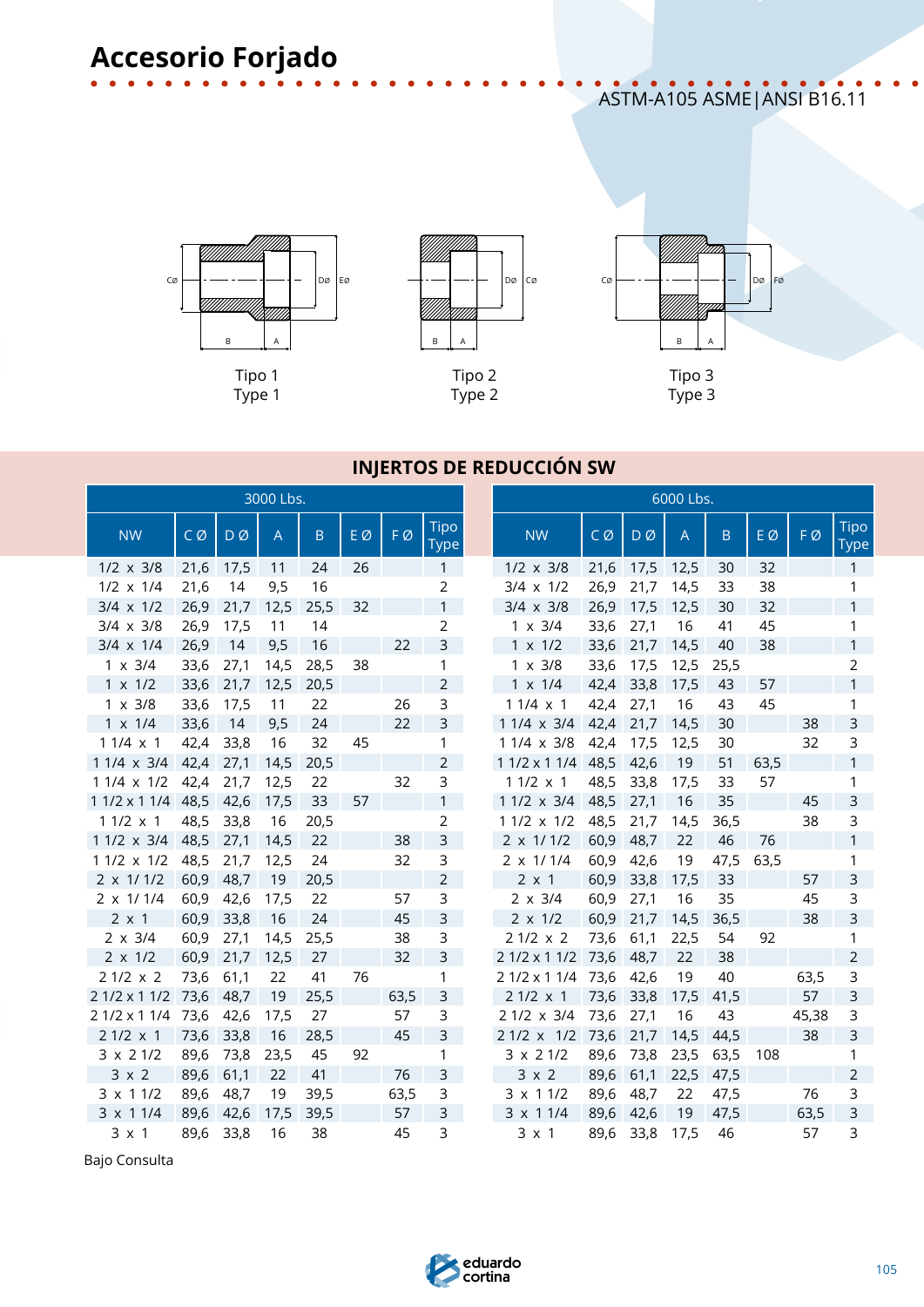## ASTM-A105 ASME|ANSI B16.11

L



### **SWAGES NIPPLES SCHEDULE 40-80-160**

| Ø Nominal         | D    | $\mathsf{d}$ |     | Ø Nominal          | D    | d    |     |
|-------------------|------|--------------|-----|--------------------|------|------|-----|
| $3/8 \times 1/4$  | 17,1 | 13,7         | 63  | $11/4 \times 3/4$  | 42,1 | 26,6 | 102 |
| $1/2 \times 1/4$  | 21,3 | 13,7         | 70  | $11/4 \times 1$    | 42,1 | 33,4 | 102 |
| $1/2 \times 3/8$  | 21,3 | 17,1         | 70  | $11/2 \times 1/2$  | 48,2 | 21,3 | 114 |
| $3/4 \times 1/4$  | 26,6 | 13,7         | 76  | $11/2 \times 3/4$  | 48,2 | 26,6 | 114 |
| $3/4 \times 3/8$  | 26,6 | 17,1         | 76  | $11/2 \times 1$    | 48,2 | 33,4 | 114 |
| $3/4 \times 1/2$  | 26,6 | 21,3         | 76  | $11/2 \times 11/4$ | 48,2 | 42,1 | 114 |
| $1 \times 1/4$    | 33,4 | 13,7         | 89  | $2 \times 1/2$     | 60,3 | 21,3 | 152 |
| $1 \times 3/8$    | 33,4 | 17,1         | 89  | $2 \times 3/4$     | 60,3 | 26,6 | 152 |
| $1 \times 1/2$    | 33,4 | 21,3         | 89  | $2 \times 1$       | 60.3 | 33,4 | 152 |
| $1 \times 3/4$    | 33,4 | 26,6         | 89  | $2 \times 11/4$    | 60,3 | 42.1 | 152 |
| $11/4 \times 3/8$ | 42,1 | 17,1         | 102 | $2 \times 11/2$    | 60,3 | 48,2 | 152 |
| $11/4 \times 1/2$ | 42,1 | 21,3         | 102 |                    |      |      |     |

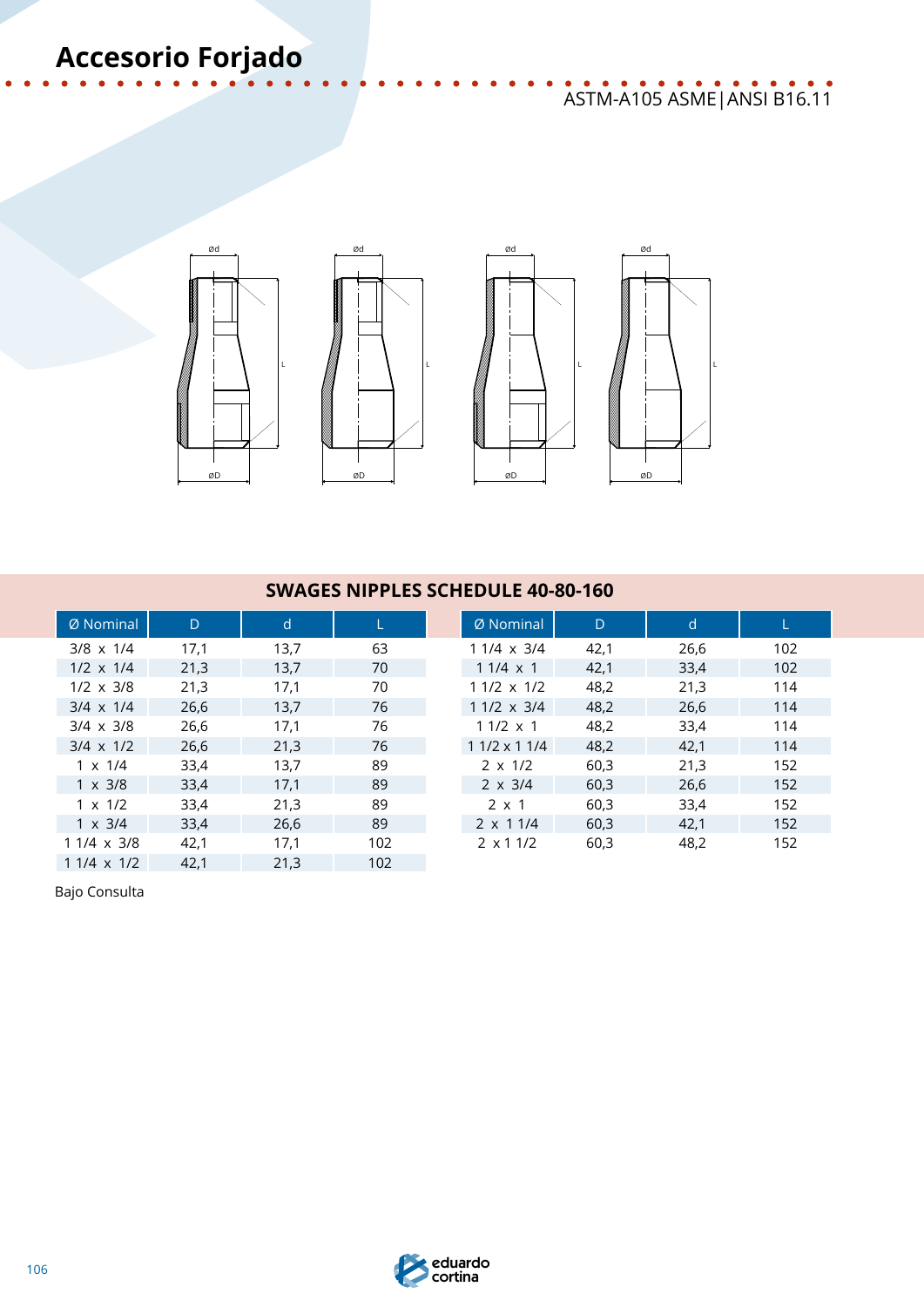## ASTM-A105 ASME|ANSI B16.11



### **WELDINSERT**

|              |                |         | <b>WELDINSERT STD</b> |                      |                |      | <b>WELDINSERT 80</b> |                      | <b>WELDINSERT 140</b> |      |       |                      |  |  |
|--------------|----------------|---------|-----------------------|----------------------|----------------|------|----------------------|----------------------|-----------------------|------|-------|----------------------|--|--|
|              | $\overline{A}$ | $\sf B$ | C                     | Peso<br>kg<br>Weight | $\overline{A}$ | B    | C                    | Peso<br>kg<br>Weight | A                     | B    | C     | Peso<br>kg<br>Weight |  |  |
| 1/2          | 19,05          | 35      | 23,8                  | 0,08                 | 19,05          | 35   | 23,8                 | 0,09                 | 28,6                  | 35   | 23,8  | 0,11                 |  |  |
| 3/4          | 22,2           | 44,5    | 30,1                  | 0,11                 | 22,2           | 44,5 | 30,1                 | 0,14                 | 31,7                  | 44,5 | 30,1  | 0,32                 |  |  |
| $\mathbf{1}$ | 27             | 54      | 36,5                  | 0,23                 | 27             | 54   | 36,5                 | 0,21                 | 38,1                  | 54   | 36,5  | 0,38                 |  |  |
| 11/4         | 31,8           | 65      | 44,5                  | 0,36                 | 31,8           | 65   | 44,5                 | 0,41                 | 44,4                  | 65   | 44,5  | 0,57                 |  |  |
| 11/2         | 33,3           | 73      | 50,8                  | 0,45                 | 33,3           | 73   | 50,8                 | 0,5                  | 50,8                  | 73   | 50,8  | 0,79                 |  |  |
| 2            | 38,1           | 89      | 65                    | 0,79                 | 38,1           | 89   | 65                   | 0,79                 | 55,6                  | 89   | 65    | 0,97                 |  |  |
| 21/2         | 41,3           | 103     | 76,2                  | 1,13                 | 41,3           | 103  | 76,2                 | 1,18                 | 61,9                  | 103  | 76,2  | 1,53                 |  |  |
| 3            | 44,5           | 122     | 93,6                  | 1,81                 | 44,5           | 122  | 93,6                 | 1,86                 | 73                    | 122  | 93,6  | 2,87                 |  |  |
| 31/2         | 47,6           | 143     | 112,7                 | 2,5                  | 47,6           | 143  | 112,7                | 2,54                 |                       | 143  | 112,7 |                      |  |  |
| 4            | 50,8           | 152     | 120,6                 | 2,86                 | 50,8           | 152  | 120,6                | 2,9                  | 84,1                  | 152  | 120,6 | 4,76                 |  |  |
| 6            | 66,7           | 225     | 169,8                 | 5,45                 | 77,8           | 225  | 169,8                | 10,43                | 104,7                 | 225  | 169,8 | 12,7                 |  |  |
| 8            | 69,8           | 284     | 220,6                 | 10,45                | 98,4           | 284  | 220,6                | 16,78                | 111,1                 | 284  | 220,6 | 20,41                |  |  |



### **THREADINSERT**

|      |      |      | <b>THREADINSERT 3000 lb</b> |       |                      | <b>THREADINSERT 6000 lb</b> |      |      |      |      |                      |  |  |  |  |
|------|------|------|-----------------------------|-------|----------------------|-----------------------------|------|------|------|------|----------------------|--|--|--|--|
|      | A    | B    | C                           | F     | Peso<br>kg<br>Weight | A                           | B    | C    | D    | F    | Peso<br>kg<br>Weight |  |  |  |  |
| 1/2  | 25,5 | 35   | 23,3                        | 32    | 0,11                 | 31,8                        | 44,5 | 30,1 | 11,8 | 39,7 | 0,20                 |  |  |  |  |
| 3/4  | 27   | 44,5 | 30                          | 36,5  | 0,16                 | 36,5                        | 54   | 36,5 | 15,6 | 46   | 0,34                 |  |  |  |  |
|      | 33,3 | 54   | 36,5                        | 46    | 0,28                 | 39,6                        | 65   | 44,5 | 20,7 | 57,2 | 0,56                 |  |  |  |  |
| 11/4 | 33,3 | 65   | 44,5                        | 56    | 0,41                 | 41,2                        | 73   | 50,8 | 29,7 | 65   | 0,71                 |  |  |  |  |
| 11/2 | 35   | 73   | 50,8                        | 62    | 0,45                 | 42,8                        | 89   | 65   | 34   | 76,2 | 0,89                 |  |  |  |  |
| 2    | 38,1 | 89   | 65                          | 75    | 0,79                 | 52                          | 103  | 76,2 | 43   | 92   | 2,30                 |  |  |  |  |
| 21/2 | 46   | 103  | 76,2                        | 87,3  | 1,36                 |                             |      |      |      |      |                      |  |  |  |  |
| 3    | 50,8 | 122  | 93,6                        | 104,7 | 1,97                 |                             |      |      |      |      |                      |  |  |  |  |
| 31/2 | 53,9 | 143  | 112,7                       | 122,2 | 2,61                 |                             |      |      |      |      |                      |  |  |  |  |
| 4    | 57,2 | 152  | 120,6                       | 130   | 3,22                 |                             |      |      |      |      |                      |  |  |  |  |